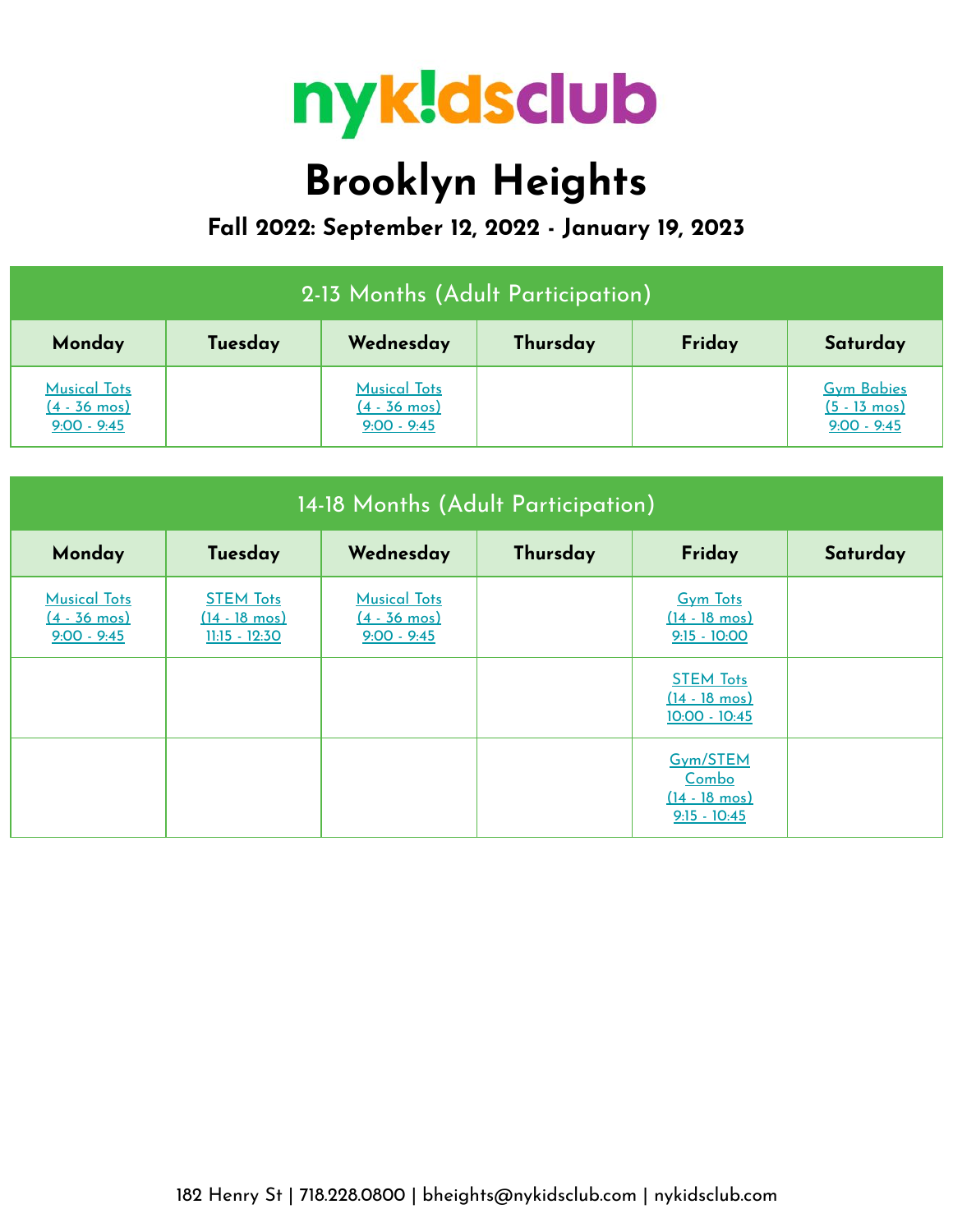| 19-23 Months (Adult Participation)                                             |                                                                    |                                                                |                                                                    |                                                              |          |  |
|--------------------------------------------------------------------------------|--------------------------------------------------------------------|----------------------------------------------------------------|--------------------------------------------------------------------|--------------------------------------------------------------|----------|--|
| Monday                                                                         | Tuesday                                                            | Wednesday                                                      | Thursday                                                           | Friday                                                       | Saturday |  |
| <b>Musical Tots</b><br>$(4 - 36 \text{ mos})$<br>$9:00 - 9:45$                 | <b>Preschool Prep</b><br>$(18 - 23 \text{ mos})$<br>$9:15 - 11:15$ | <b>Musical Tots</b><br>$(4 - 36 \text{ mos})$<br>$9:00 - 9:45$ | <b>Preschool Prep</b><br>$(18 - 23 \text{ mos})$<br>$9:15 - 11:15$ | <b>STEM Kids</b><br>$(19 - 23 \text{ mos})$<br>$3:15 - 4:00$ |          |  |
| <b>Gym Kids</b><br>$(19 - 23 \text{ mos})$<br>$9:15 - 10:00$                   | <b>STEM Kids</b><br>$(19 - 23 \text{ mos})$<br>$3:15 - 4:00$       | <b>Sports Kids</b><br>$(19 - 23 \text{ mos})$<br>$4:30 - 5:15$ |                                                                    |                                                              |          |  |
| Music, Art, &<br><b>Story Kids</b><br>$(19 - 23 \text{ mos})$<br>10:00 - 10:45 |                                                                    |                                                                |                                                                    |                                                              |          |  |
| Gym/Music, Art,<br>& Story Combo<br>$(19 - 23 \text{ mos})$<br>$9:15 - 10:45$  |                                                                    |                                                                |                                                                    |                                                              |          |  |

| 24-36 Months (Adult Participation)                                |         |                                                                                     |                                                                   |                                                                  |          |  |  |
|-------------------------------------------------------------------|---------|-------------------------------------------------------------------------------------|-------------------------------------------------------------------|------------------------------------------------------------------|----------|--|--|
| Monday                                                            | Tuesday | Wednesday                                                                           | Thursday                                                          | Friday                                                           | Saturday |  |  |
| <b>Musical Tots</b><br>$(4 - 36 \text{ mos})$<br>$9:00 - 9:45$    |         | <b>Musical Tots</b><br>$(4 - 36 \text{ mos})$<br>$9:00 - 9:45$                      | <b>STEM Juniors</b><br>$(24 - 36 \text{ mos})$<br>$11:15 - 12:00$ | Sports Juniors<br>$(24 - 36 \text{ mos})$<br>$3:30 - 4:15$       |          |  |  |
| <b>Ballet Juniors</b><br>$(24 - 36 \text{ mos})$<br>11:00 - 11:45 |         | <b>Gym Juniors</b><br>$(24 - 36 \text{ mos})$<br>$9:15 - 10:00$                     |                                                                   | <b>STEM Juniors</b><br>$(24 - 36 \text{ mos})$<br>$4:15 - 5:00$  |          |  |  |
|                                                                   |         | Music, Art, &<br><b>Story Juniors</b><br>$(24 - 36 \text{ mos})$<br>$10:00 - 10:45$ |                                                                   | Sports/STEM<br>Combo<br>$(24 - 36 \text{ mos})$<br>$3:30 - 5:00$ |          |  |  |
|                                                                   |         | Gym/Music, Art.<br>& Story Combo<br>$(24 - 36 \text{ mos})$<br>$9:15 - 10:45$       |                                                                   |                                                                  |          |  |  |
|                                                                   |         | <b>Ballet Juniors</b><br><u>(24 - 36 mos)</u><br>12:00 - 12:45                      |                                                                   |                                                                  |          |  |  |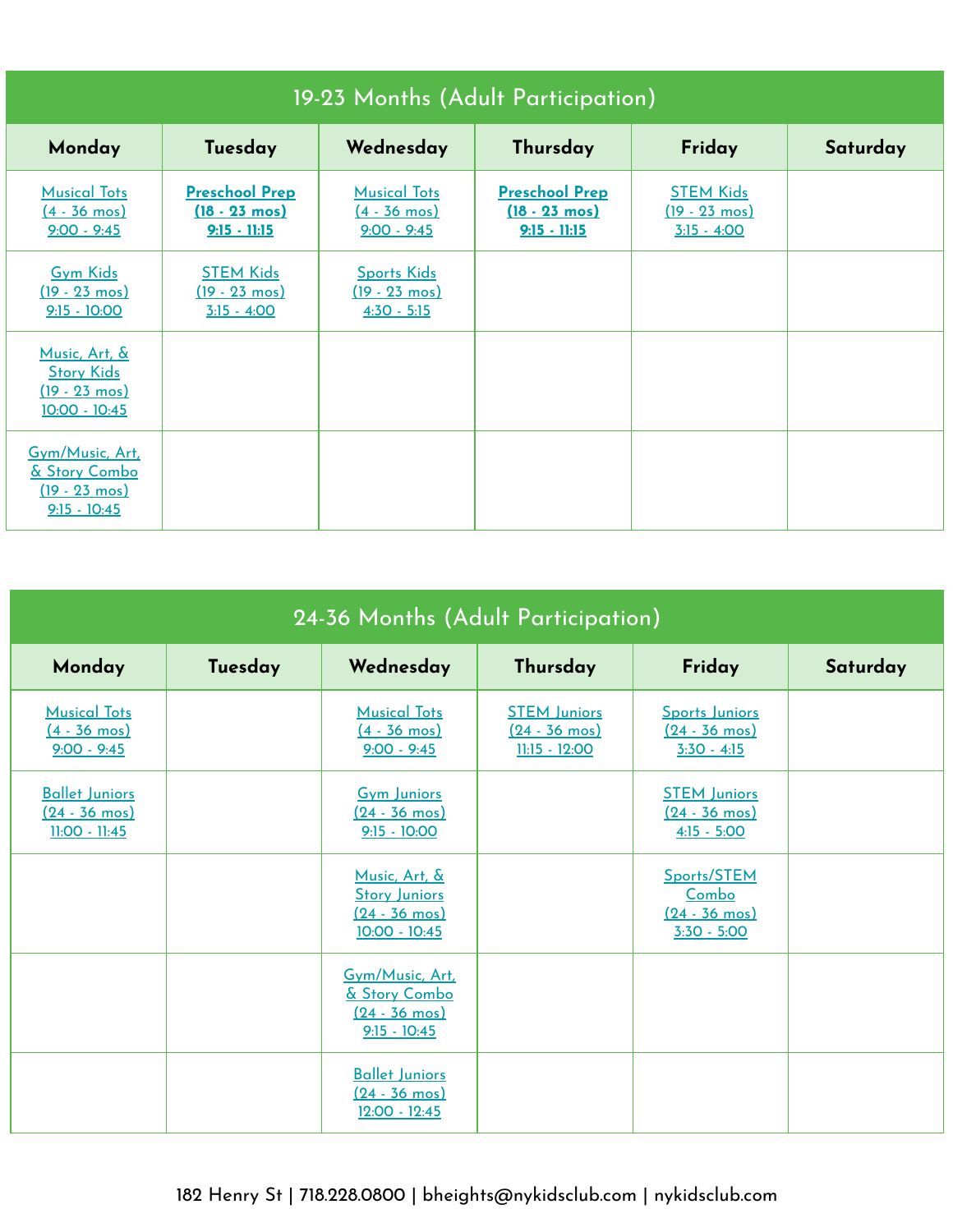| 2 1/2 - 3 1/2 Years (Independent Participation)                                     |                                                                    |                                                                                       |                                                                                                 |                                                                    |                                                                                |  |
|-------------------------------------------------------------------------------------|--------------------------------------------------------------------|---------------------------------------------------------------------------------------|-------------------------------------------------------------------------------------------------|--------------------------------------------------------------------|--------------------------------------------------------------------------------|--|
| Monday                                                                              | Tuesday                                                            | Wednesday                                                                             | Thursday                                                                                        | Friday                                                             | Saturday                                                                       |  |
| <b>Ballet</b><br><b>Foundations I</b><br>$(2.5 - 3.5 \text{ yrs})$<br>12:00 - 12:45 | <b>Gymnastics 1</b><br>$(2.5 - 3.5 \text{ yrs})$<br>$12:45 - 1:30$ | <b>Ballet</b><br><b>Foundations I</b><br>$(2.5 - 3.5 \text{ yrs})$<br>$11:00 - 11:45$ | Ultimate Fitness I<br>$(2.5 - 3.5 \text{ yrs})$<br>$12:45 - 1:30$                               | <b>Gymnastics 1</b><br>$(2.5 - 3.5 \text{ yrs})$<br>$12:45 - 1:30$ | <b>Gymnastics 1</b><br>$(2.5 - 3.5 \text{ yrs})$<br>10:00 - 10:45              |  |
| Tumble & Dance<br>$(2.5 - 3.5 \text{ yrs})$<br>$12:45 - 1:30$                       | Sports I<br>$(2.5 - 3.5 \text{ yrs})$<br>$3:30 - 4:15$             | Sports I<br>$(2.5 - 3.5 \text{ yrs})$<br>$12:45 - 1:30$                               | Music, Art, &<br>Story I<br>$(2.5 - 3.5 \text{ yrs})$<br>$3:45 - 4:30$                          |                                                                    | <b>STEM I</b><br>$(2.5 - 3.5 \text{ yrs})$<br>10:45 - 11:30                    |  |
| Music, Art, &<br>Story 1<br>$(2.5 - 3.5 \text{ yrs})$<br>$2:15 - 3:00$              | <b>STEM I</b><br>$(2.5 - 3.5 \text{ vrs})$<br>$4:15 - 5:00$        | <b>STEM I</b><br>$(2.5 - 3.5 \text{ vrs})$<br>$2:15 - 3:00$                           | <b>Gymnastics</b> 1<br>$(2.5 - 3.5 \text{ vrs})$<br>$4:30 - 5:15$                               |                                                                    | Gymnastics/<br><b>STEM Combo</b><br>$(2.5 - 3.5 \text{ vrs})$<br>10:00 - 11:30 |  |
|                                                                                     | Sports/STEM<br>Combo<br>$(2.5 - 3.5 \text{ vrs})$<br>$3:30 - 5:00$ |                                                                                       | Music, Art, &<br><b>Story/Gymnastics</b><br>Combo<br>$(2.5 - 3.5 \text{ vrs})$<br>$3:45 - 5:15$ |                                                                    |                                                                                |  |

| 3 - 5 Years (Independent Participation)                                                  |                                                                |                                                                                   |                                                                                       |                                                                                 |                                                                            |  |
|------------------------------------------------------------------------------------------|----------------------------------------------------------------|-----------------------------------------------------------------------------------|---------------------------------------------------------------------------------------|---------------------------------------------------------------------------------|----------------------------------------------------------------------------|--|
| Monday                                                                                   | Tuesday                                                        | Wednesday                                                                         | Thursday                                                                              | Friday                                                                          | Saturday                                                                   |  |
| <b>Gymnastics II/III</b><br>$(3.5 - 6.5 \text{ yrs})$<br>$3:30 - 4:15$                   | <b>World Art</b><br>$(2.5 - 3.5 \text{ yrs})$<br>$2:15 - 3:00$ | <b>Tumble &amp; Dance</b><br>11/111<br>$(3.5 - 6.5 \text{ yrs})$<br>$3:30 - 4:15$ | Architects &<br><b>Engineers</b><br>$(3 - 5 \text{ yrs})$<br>$2:15 - 3:00$            | <b>Famous Artists</b><br>$(2.5 - 3.5 \text{ yrs})$<br>$2:15 - 3:00$             | Architects &<br><b>Engineers</b><br>$(3 - 5 \text{ yrs})$<br>10:15 - 11:00 |  |
| <b>Ballet</b><br><b>Foundations II/III</b><br>$(3.5 - 6.5 \text{ yrs})$<br>$3:30 - 4:15$ | <b>Science</b><br>$(3 - 5 \text{ yrs})$<br>$3:30 - 4:15$       | Story, Creation,<br><b>Illustration</b><br>$(3 - 5 \text{ yrs})$<br>$4:30 - 5:15$ | <b>Gymnastics II/III</b><br>$(3.5 - 6.5 \text{ yrs})$<br>$3:30 - 4:15$                | Architects &<br><b>Engineers</b><br>$(3 - 5 \text{ yrs})$<br>$3:30 - 4:15$      | <b>Gymnastics II/III</b><br>$(3.5 - 6.5 \text{ yrs})$<br>$11:00 - 11:45$   |  |
| <b>Gymnastics III/IV</b><br>$(5 - 10 \text{ yrs})$<br>$4:30 - 5:15$                      | Sports II/III<br>$(3.5 - 6.5 \text{ vrs})$<br>$4:30 - 5:15$    |                                                                                   | <b>Earth Explorers</b><br>$(3 - 5 \text{ yrs})$<br>$4:30 - 5:15$<br><b>NEW CLASS!</b> | <b>Ultimate Fitness</b><br>II/III<br>$(3.5 - 6.5 \text{ vrs})$<br>$4:30 - 5:15$ | Architects/<br><b>Gymnastics</b><br>Combo<br>$10:15 - 11:45$               |  |
| History<br><u>Adventures</u><br>$(3 - 5 \text{ yrs})$<br><u>4:30 - 5:15</u>              |                                                                |                                                                                   |                                                                                       |                                                                                 |                                                                            |  |
| <b>Ballet Techniques</b><br>(5 yrs)<br>$4:30 - 5:15$                                     |                                                                |                                                                                   |                                                                                       |                                                                                 |                                                                            |  |